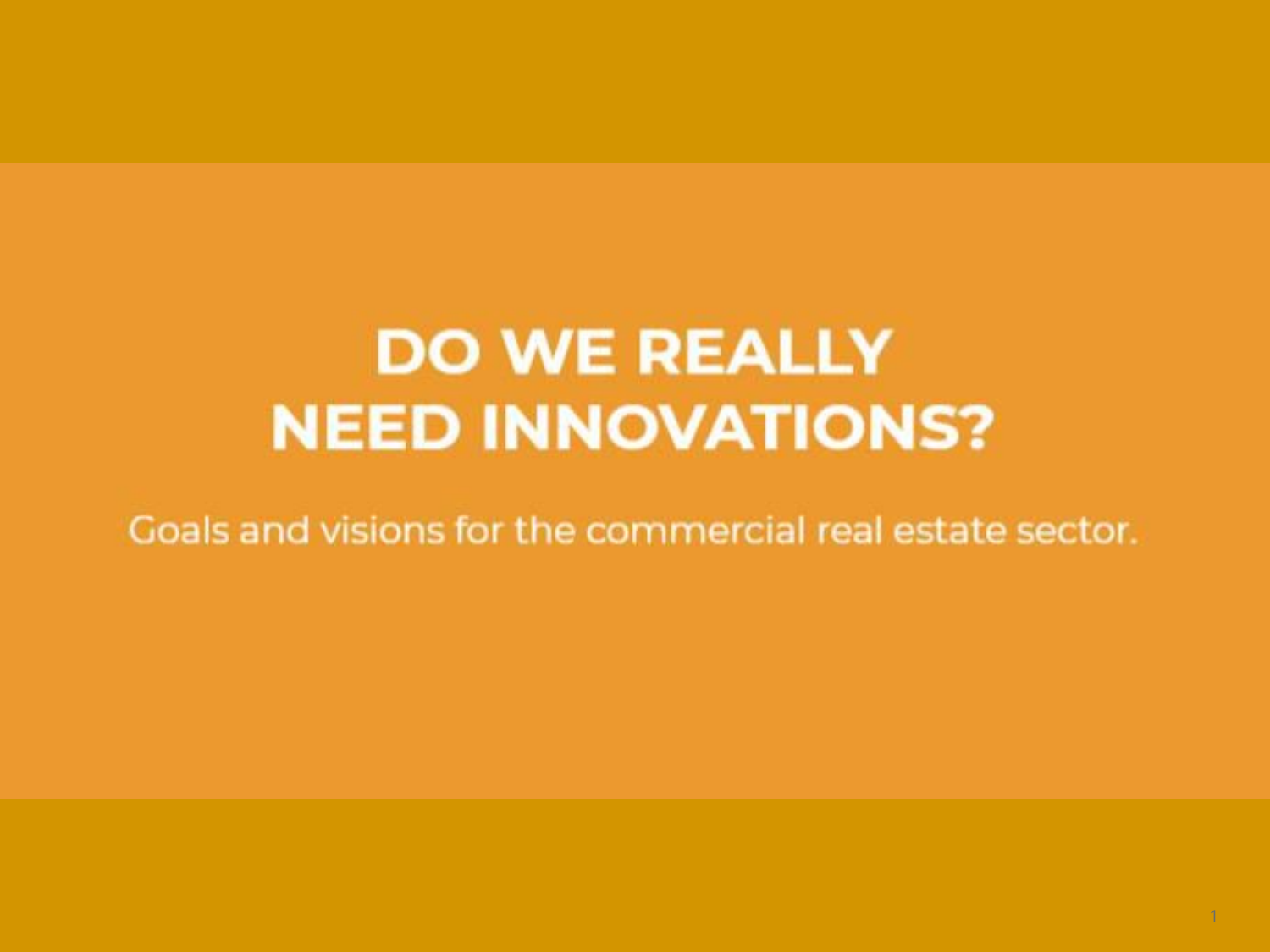Imagine; living in a co-living community, running a business, creating using 3D printers, customising your shoes, creating, testing and playing sports in virtual environments and enjoying the flexibility of spaces, workspaces and cities themselves. Have the ability to interact with your environment, grow and develop yourself.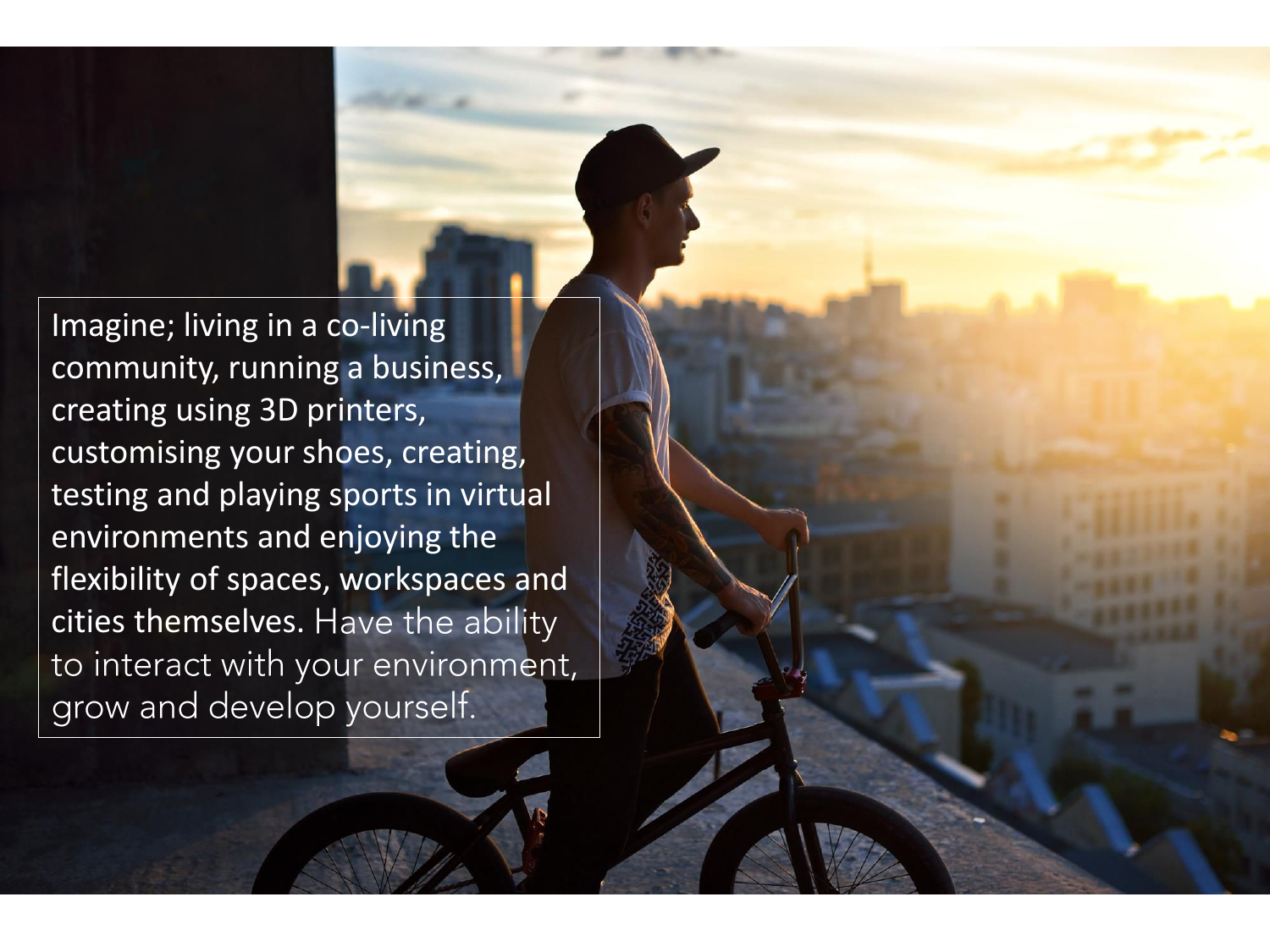# Challenges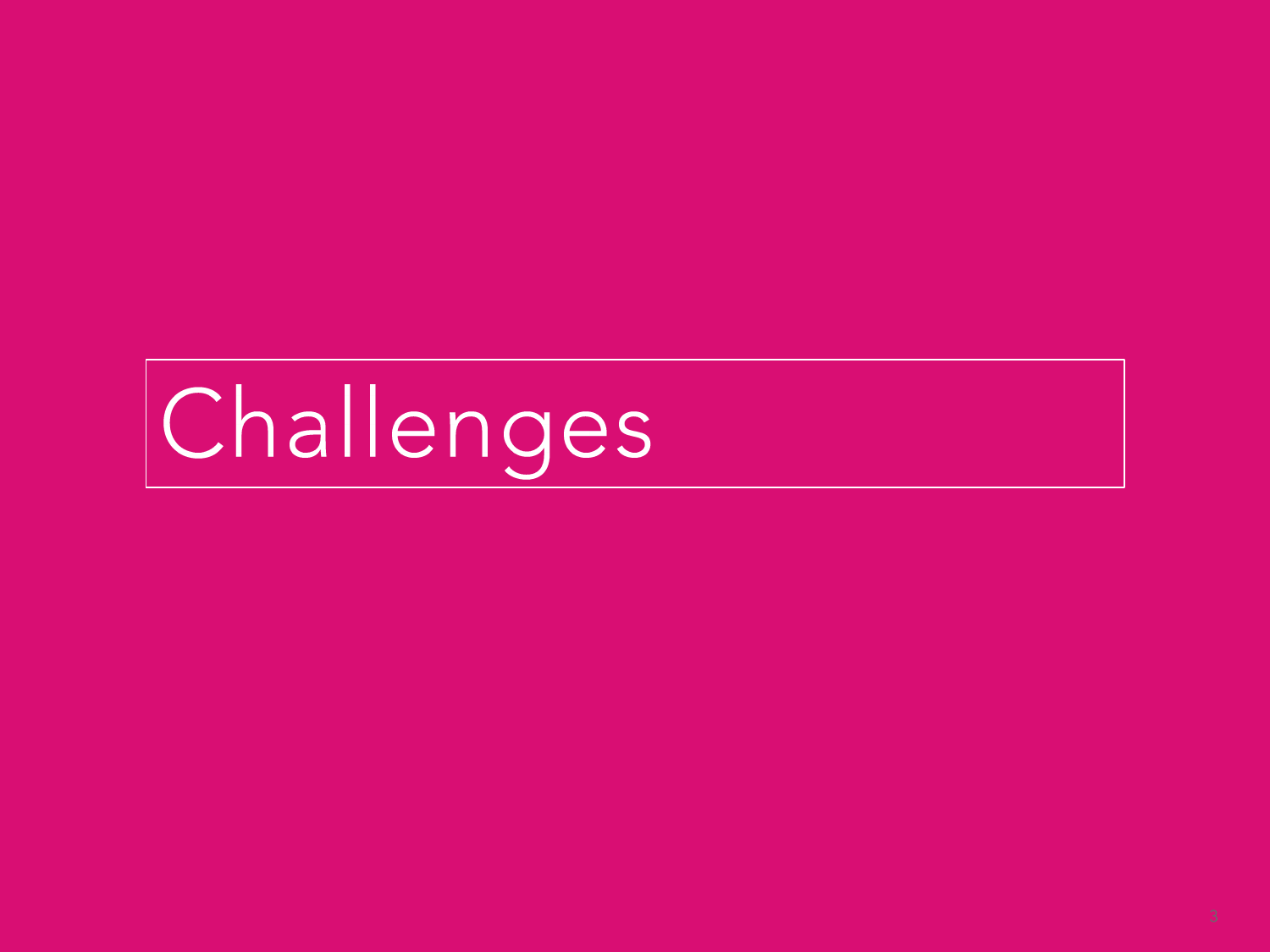# Urban challenges

- Talent attraction and retention
- Funding and economic growth
- Demographic changes as housing shortages

(2017 Most cited city leaders in US)

• New expectations and acceptance of new models

# Higher Flexibility

You can observe an vast emergence of businesses based on offer of flexibility

- In commercial real estate
- **Workplace**
- **Hybrids**
- Living and working
- New financing models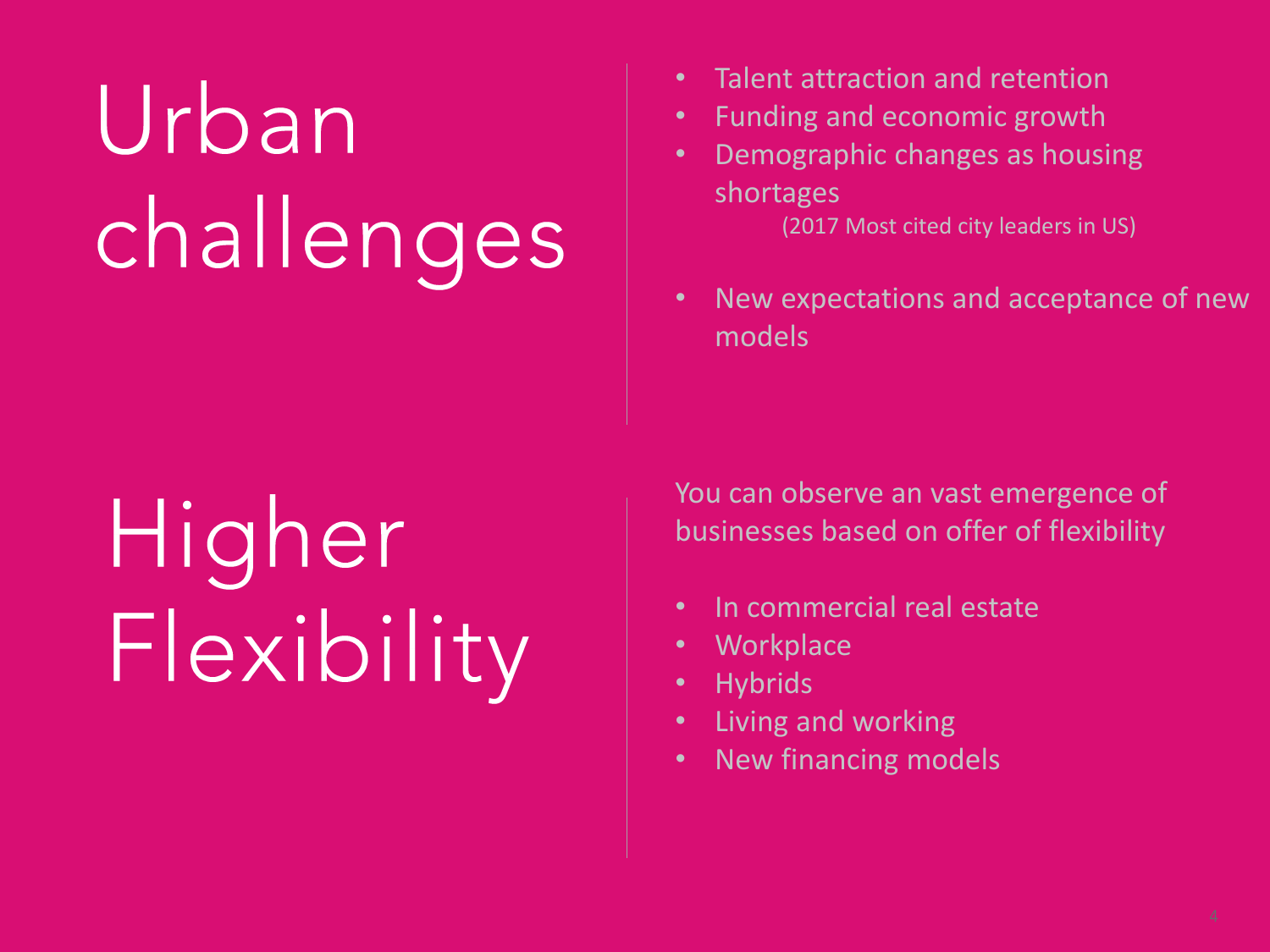## Values & users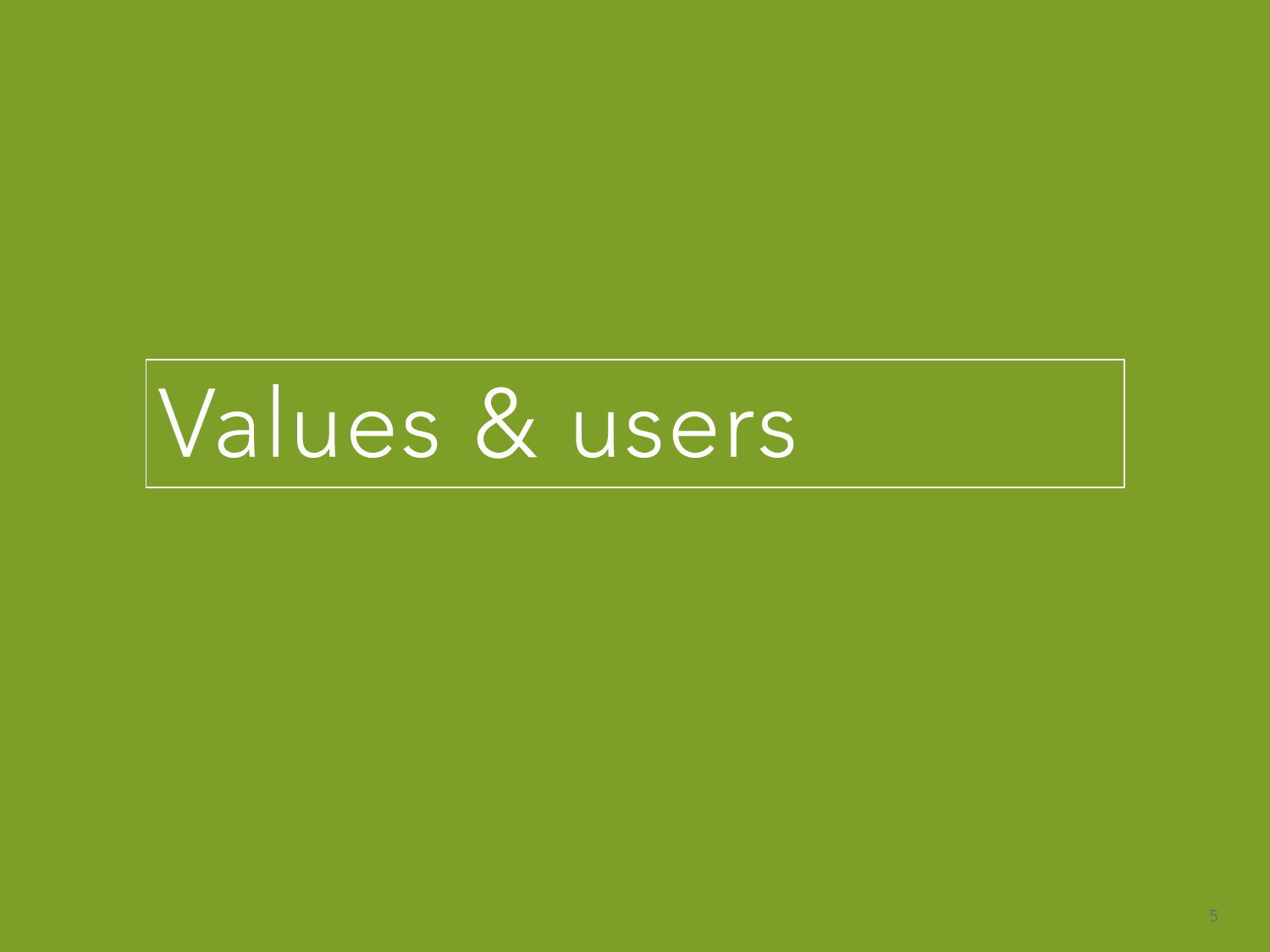Sustainability

## Health& Well being

Productivity

Tech and value of data

## **CO2 Negative**

According to The World Green Building Council report on Health, Wellbeing & Productivity in Offices, there is clear evidence that office design impacts productivity output and staff morale.

 $3 - 30 - 300$ 

Data is transformed into dashboards for day-to-day property management purposes, energy reporting, or occupancy detection.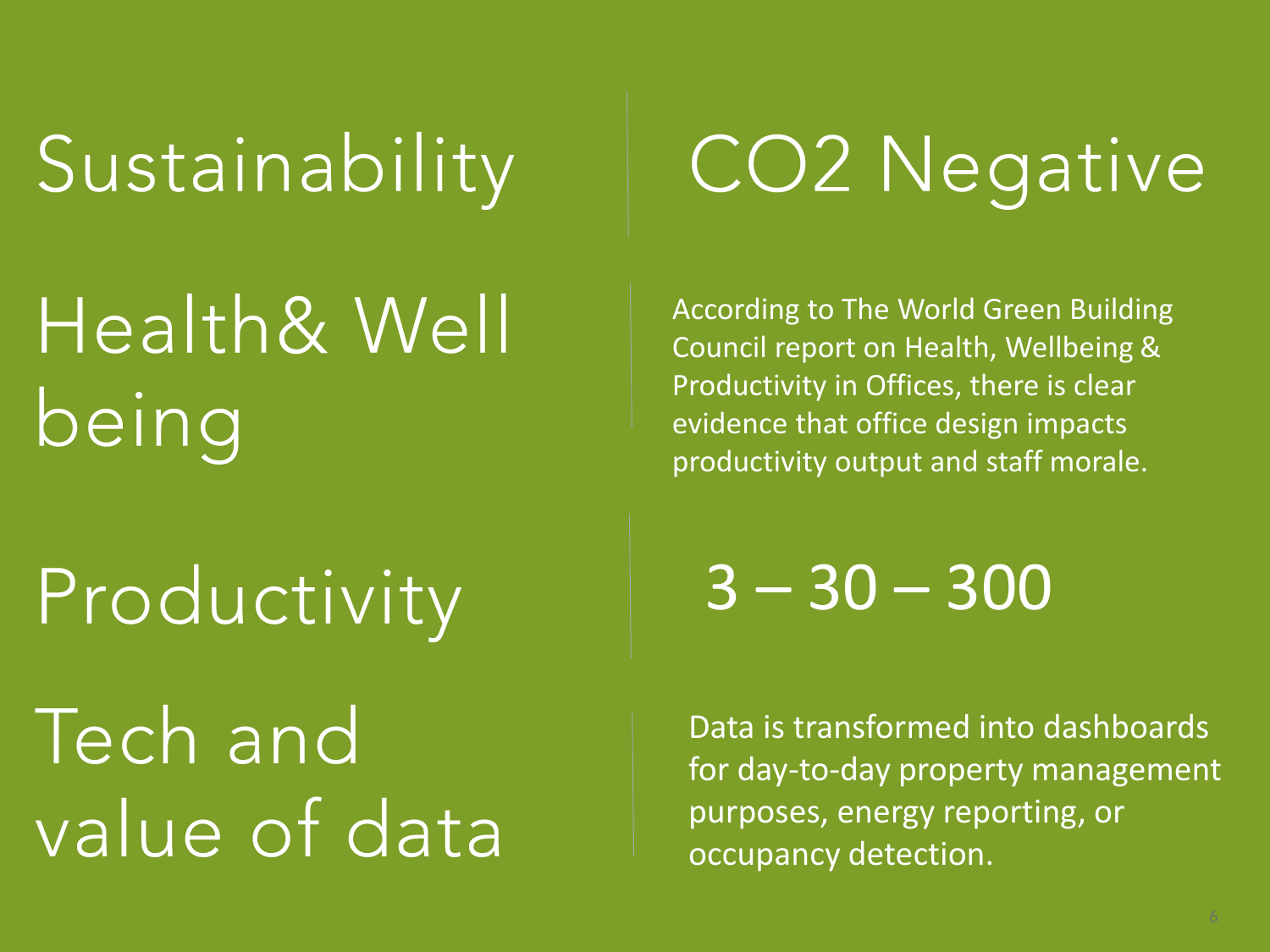# Opportunities and business models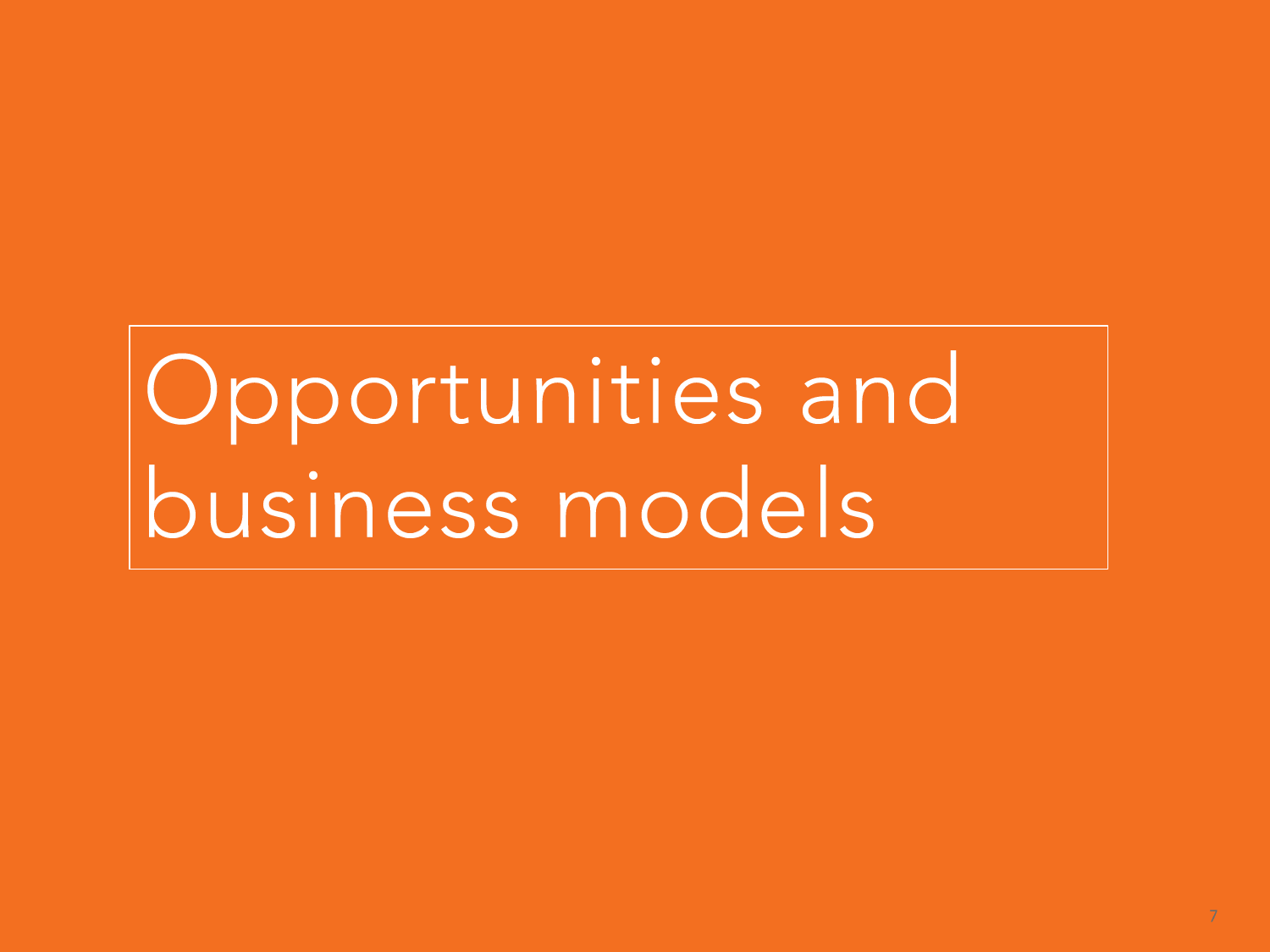## Opportunity Needs Why?

- **1. Future of Living - Coliving** Would you live in highstandard shared accommodation?
- **2. 1 Future of Work – Workspace 4.0** Would you start a factory at your desk?
- **2.2 Future of Work – open coworks** Open coworking community –

evolution of building lobby

**3. Future of Retail – Digital**

….

**4. Future of entertainment – eSport**

- Cheaper then flat, rent with 3 months contracts, community driven
- Clean manufacturing, 3D printers wider adoption, deliveries with a van, High added value products
- Sharing the most popular part of the building, buzz and inspiration

30% higher revenue

### New market segment

60% space needed in traditional offices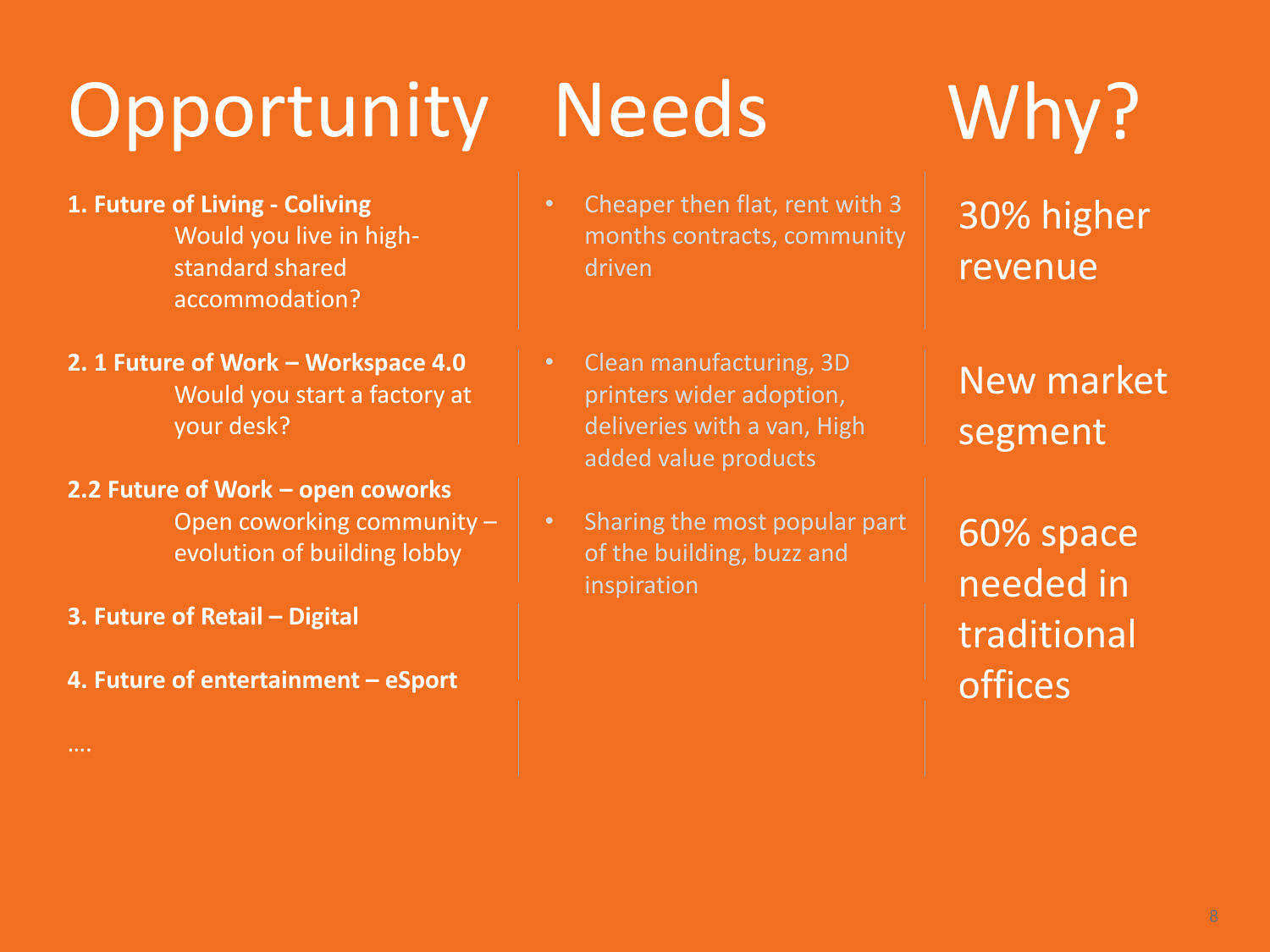## Future of Living: Coliving

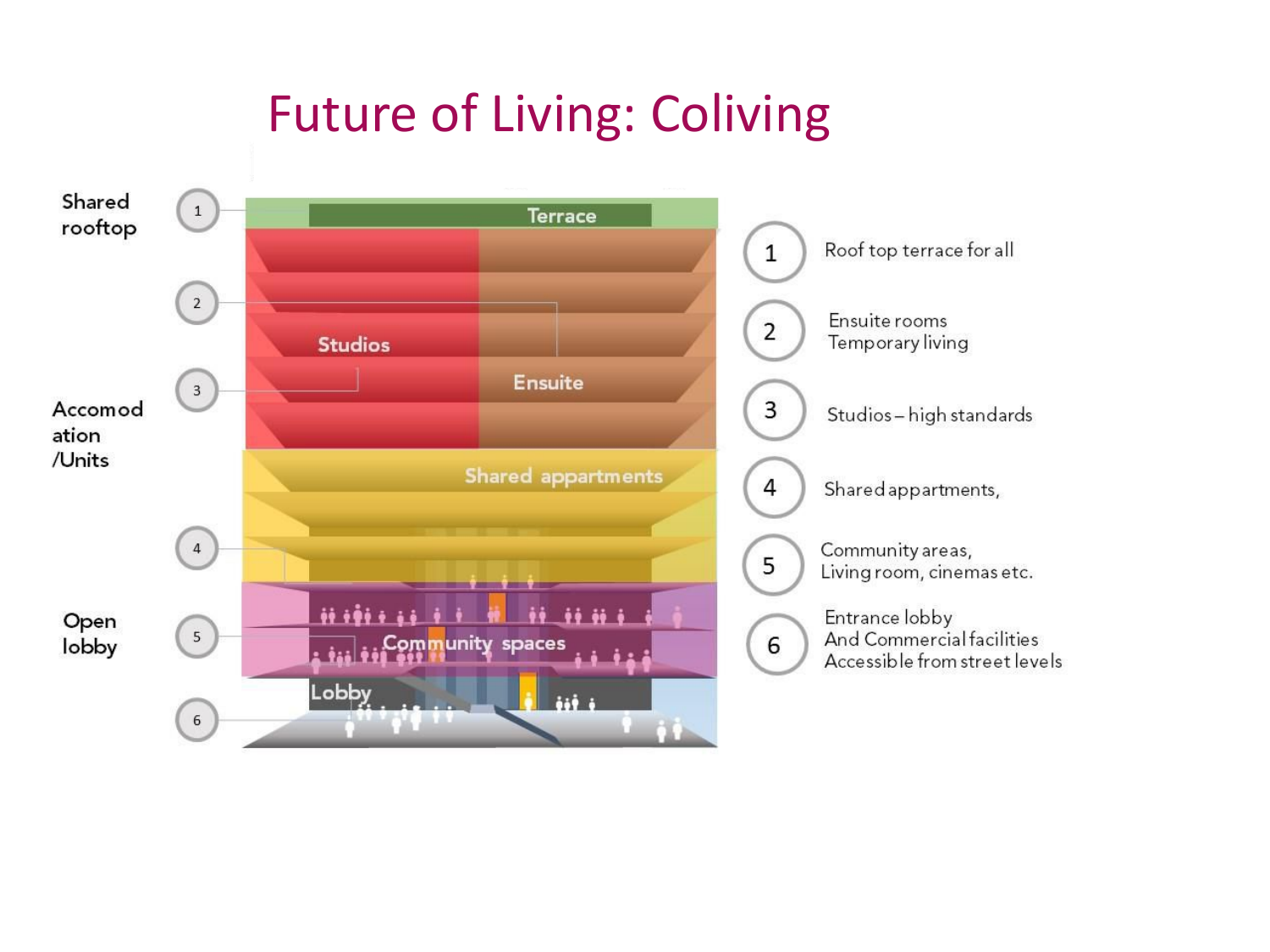### **Future of Work: Private cowork**

Top roof cowork extension. bookable board room, meeting rooms and cafes

Tenant 01

Tenant 02

Semi private cowork is shared between all tenants and extends to roof terraces, with

bookable board rooms and cafes



Shared facilities with a view

#### Arrive to a super lobby

Start your day in a buzzy, open and café-like environment-your private cowork

Then you work in area dedicated to your company

You meet clients, and take a team for a coffee and enjoy the variety of choice

As the use is low, members of the public can use the free capaciy of cowork and offset the cost to standard tenants

Public using spare Capacity of cowork

 $1$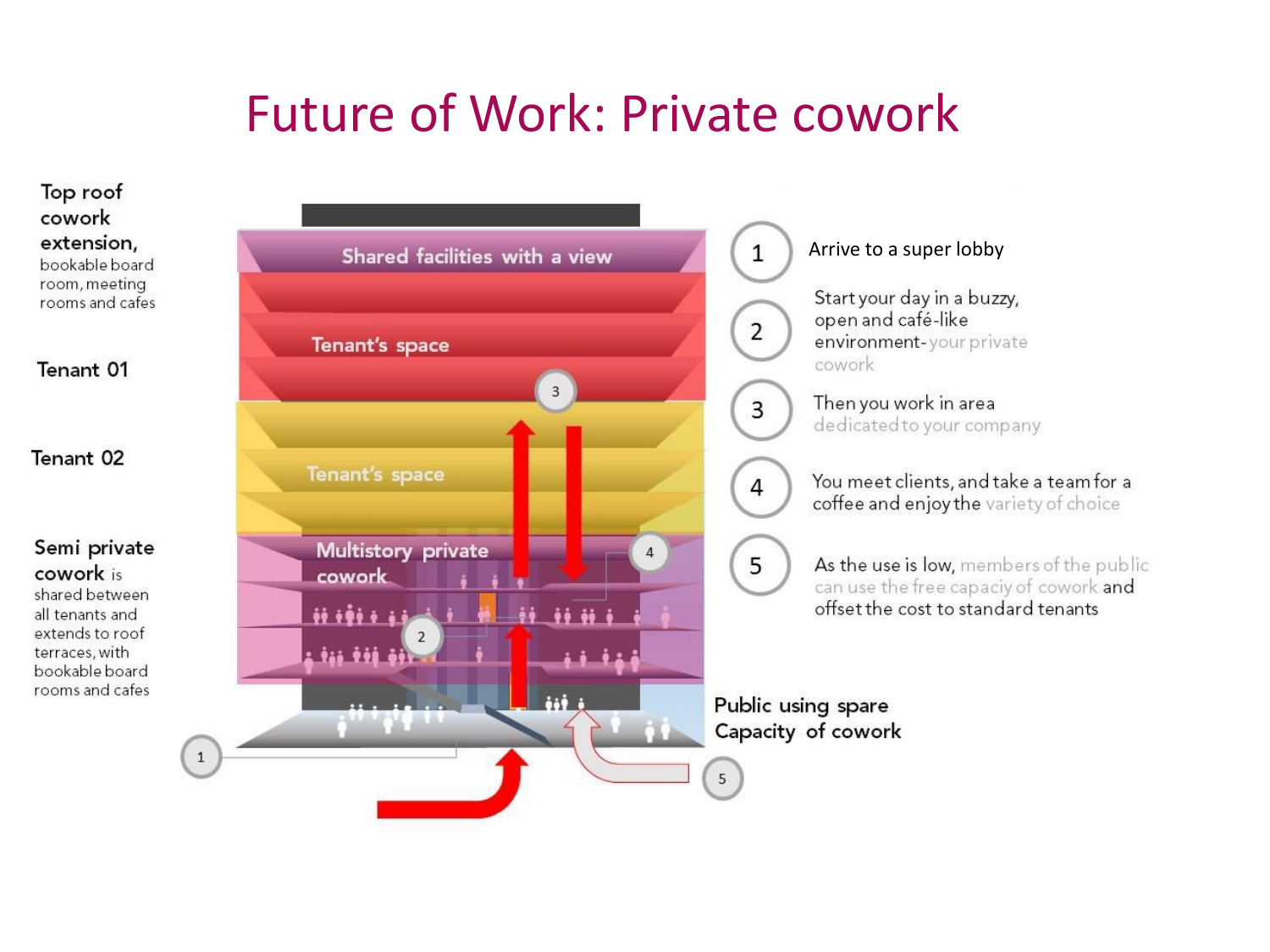# Proven technologies



#### Book a room Find space when you need it.



#### **Light intensity** Create a perfect working environment.



#### **Desk planning** Maximize space for the benefit of all.



### **Humidity**

Create a perfect working environment.



#### **Temperature** Adjust temperatures to your liking.

 $\equiv$ 

#### **Tenant features** Discover your neighboring offices.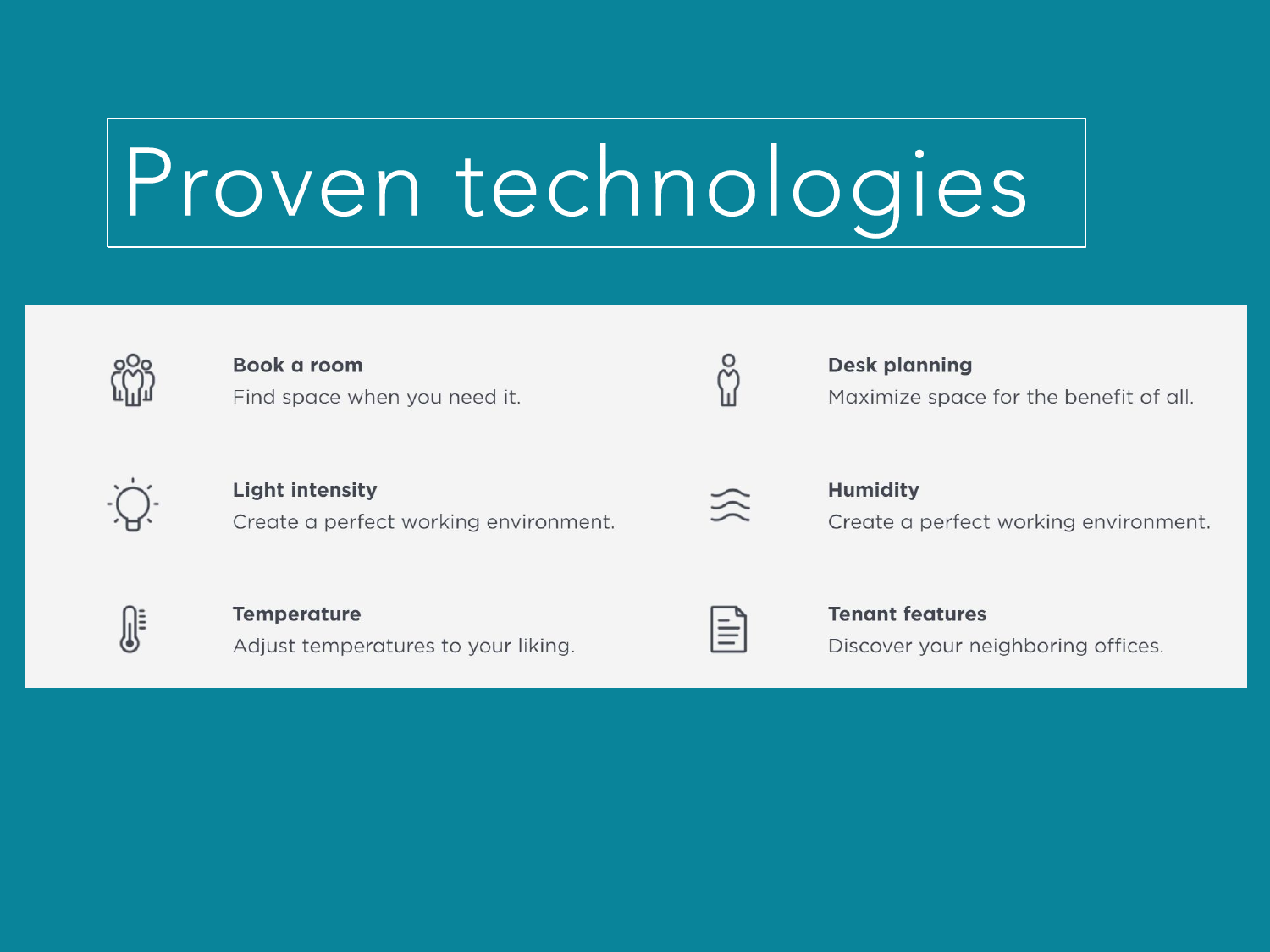### **EDGE TECHNOLOGIES The world needs better buildings**

Real estate meets tech

In January 2018, Coen van Oostrom launches EDGE Technologies :

"attentive computers with a roof" that have a solid capacity to foster strong, thriving communities, and to open up tremendous opportunities for inter-personal development.

Sustainability led us to technology, technology led us to health, and so - we begin to realize our dreams

### **EDGE Olympic**

2018: INTRODUCING A NEW GENERATION OF SMART BUILDINGS